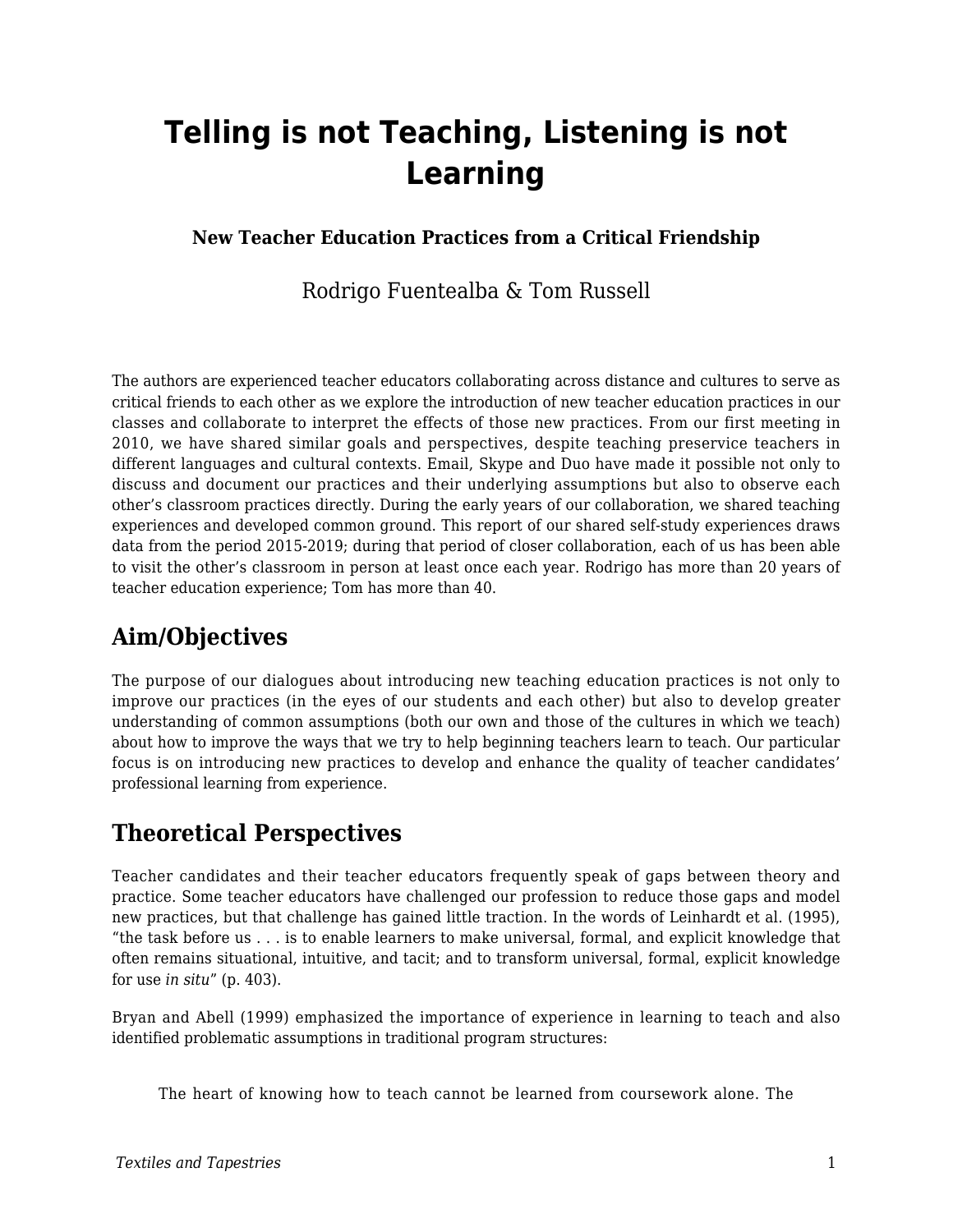construction of professional knowledge requires experience. Experience influences the frames that teachers employ in identifying problems of practice, in approaching those problems and implementing solutions, and in making sense of the outcomes of their actions. (pp. 121-122)

They then concluded that "the genesis of the process of developing professional knowledge should be seen as inherent in experience" (p. 136). "A preeminent goal of . . . teacher education should be to help prospective teachers challenge and refine their ideas about teaching and learning . . . and learn how to learn from experience" (p. 137). We set ourselves the same goal.

Hagger and McIntyre (2006) put the issue more directly, suggesting that we need to re-think how teaching expertise is developed in initial teacher education (ITE):

The theory-into-practice conception of ITE that dominated the twentieth century is fundamentally flawed and needs to be replaced. The notion that student teachers should learn good theoretical ideas in universities, and then put them into practice in schools, is flawed in many ways but most obviously in that it is based on quite false conceptions of the nature of teaching expertise and of how such expertise is developed. (p. 158)

Our collaboration focused on several principles related to learning from experience in teacher education, including the following:

- 1. Learning from experience in the practicum is uniquely different from learning theory, policies, and procedures in the university classroom.
- 2. Learning from experience generates craft knowledge that is tacit; it is tested in ways that are uniquely different from the familiar verification processes associated with propositional knowledge.
- 3. Learning how to learn from experience should be an essential feature of initial teacher education.

Always in the background, as we write are several points made by Donald Schön (1971) when arguing that we must move beyond the "stable state." "Our society and all of its institutions are in *continuing* processes of transformation. . . . The task . . . for the person, for our institutions, for our society as a whole is to learn about learning" (p. 30). Sarason (1971) made a strong case for the reluctance of schools and universities to change. We worked not only to find better practices but also to model how a teacher can do that.

### **Methods**

The qualitative methods of self-study research (LaBoskey, 2004) were used to identify patterns and themes in a range of data, including personal journals, notes, and recordings of our discussions,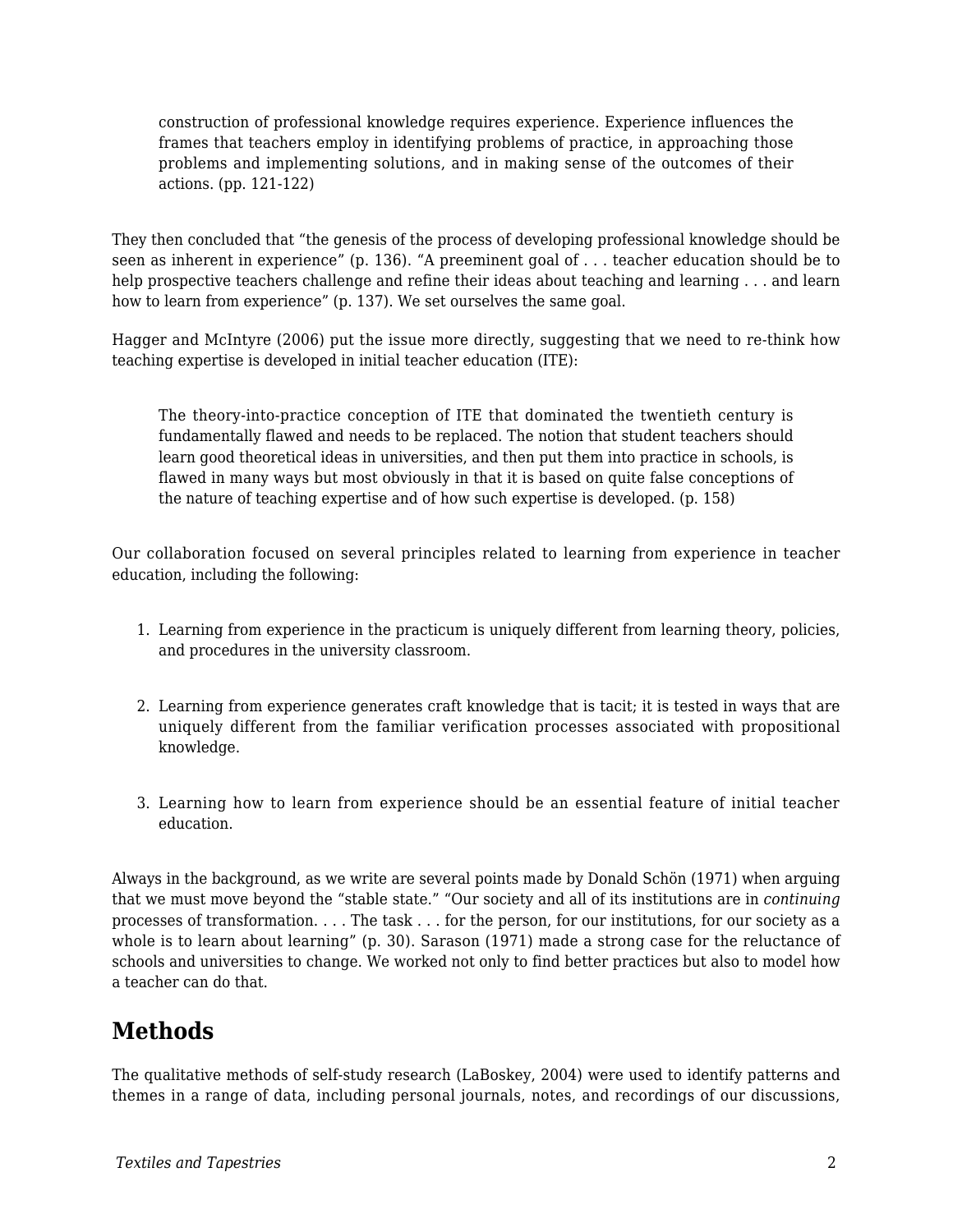students' anonymous comments at the end of many classes, and notes of individual conversations with students. Although our data sets are not identical, they included the following:

- Personal journal of before-class plans and after-class notes
- Recorded discussions with each other.
- Students' anonymous "tickets out of class" collected at the end of each class to indicate the main points they had taken from each lesson and topics they wished to explore further.
- Excerpts from students' email messages, one-on-one conversations, and in-class writings that speak to their interpretation of class discussions and activities.

Data also include video-recordings of many of Tom's classes for sharing with Rodrigo.

Our approach to our critical friendship is captured in the following statement about professional dialogue:

Professional dialogue allows researchers to explore ideas, theories, concepts, and practice so that the understandings or assertions for action uncovered provide a basis for confident action: physical, mental, or explanatory. Once an idea is put forward in this method of inquiry, it is met with reflection, critique, supportive anecdote, or explanation and analysis which interrogates and thus establishes the power of the learning as a basis for meaning making, understanding, or practical action. In dialogue, practice, theory, and experience are intertwined. (Guilfoyle et al., 2004, p. 1109)

It is often argued that having a critical friend is an important feature of self-study research. In this research we agreed that each would act as a critical friend to the other's self-study and we accepted the following characteristics of critical friendship (Schuck & Russell, 2005, pp. 119-120):

- A critical friendship works in two directions. It is not solely for the person whose teaching is being studied; the critical friend also expects benefits.
- A critical friendship becomes an additional layer of self-study and should be documented and revisited just as teaching practice is studied and reframed.
- A critical friendship offers critique of teaching practices for the critical friend as much as for the person conducting the self-study.
- A major part of critical friendship is the role it plays in supporting and encouraging the practitioner's self-study of practice.
- Context is central to understanding of the practice, and discussion of context should precede and support observations and discussion of teaching.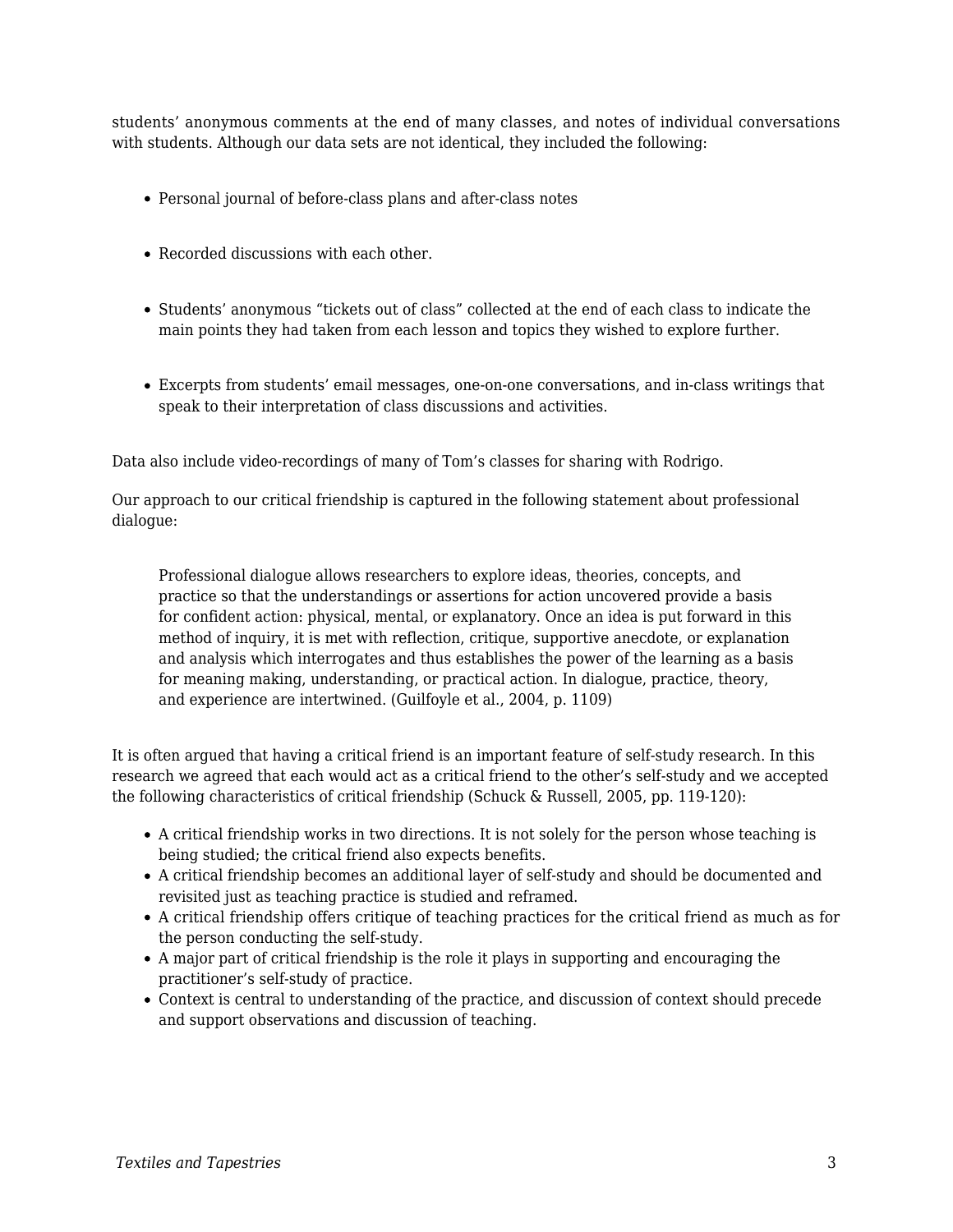# **Data**

Both authors agreed to use tickets-out-of-class as an initial indicator of students' responses to a class; quarter-sheets of paper are distributed at the end of class with two questions: "What is the most important idea you are taking from this class?" and "What topic in today's class would you like to understand better?" These are always completed anonymously, although students might later volunteer and extend their comments in individual conversations. Additional data include our email messages to each other about class experiences, Rodrigo's comments to Tom after observing a class using Skype, and notes taken during discussions via Skype.

#### *Rodrigo's New Practices*

Rodrigo's first goal was to increase ways of listening to his students, both to better understand their various responses to his classes and to build a stronger relationship with students. He has found that there is more trust between teacher and student when students feel that their teacher is actively listening to them. He also found that the teacher-student relationship becomes less top-down.

Two additional changes in practice involved the analysis of class experiences.

First, a critical friend decreases the traditional experience of teaching as an isolated adventure. He welcomed the reduction in a sense of privacy and the opportunity to resolve a puzzling situation through writing about it to another teacher educator.

Paradoxically, the value is not in taking his critical friend's recipe to replace his own but in coming to see his teaching through a new lens. Second, the relationship with a critical friend encouraged Rodrigo to take risks in his teaching and in so doing to move into the domain of double-loop learning (Argyris & Schön, 1974), with the associated opportunity to identify the assumptions underlying various teaching practices. It is one thing to make changes in practice; it is equally or more important to understand the rationales that support specific changes.

Table 1 describes Rodrigo's new practices and his students' comments. Each of the four new practices is followed by a statement in italics of his initial response to the students' responses.

#### **Table 1**

*Rodrigo's New Practices and the Results*

| The Idea | <b>The New Practice</b> | <b>Sample Student Responses</b> |
|----------|-------------------------|---------------------------------|
|          |                         |                                 |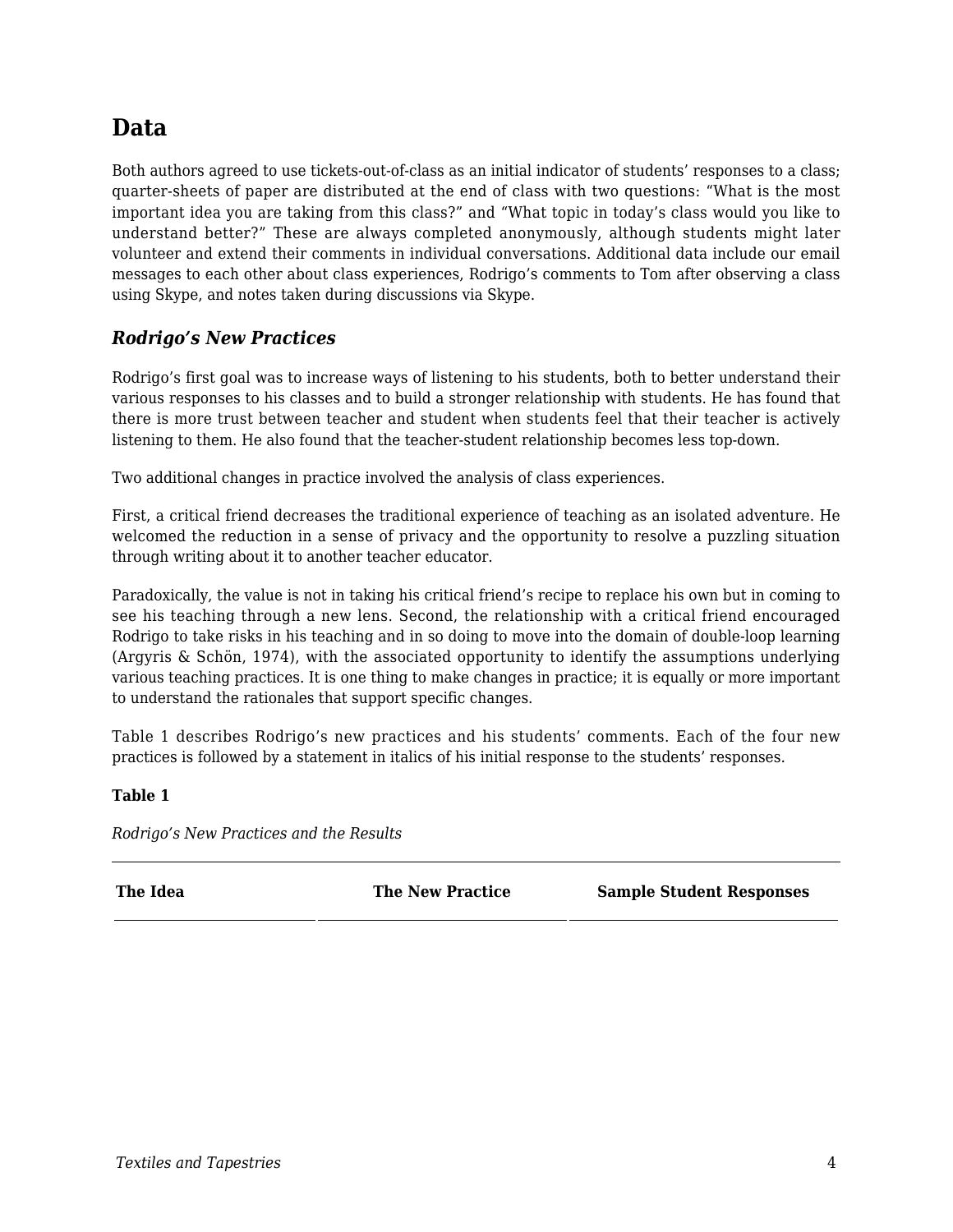Trusting your students involves much more than saying to them "You are important to me."

Give voice to the students by closing every class by asking them "What was the most "What question do you want to study more?" In the next class, quickly share and respond to their comments.

important topic in this class? and comments and questions, I could see "Are our questions really important for you?" "When I listened to some of your your point of view. Why don't the other teachers do something similar, because there we only listen or sleep?"

The comments and questions were surprising because they showed different viewpoints about the class. This approach seemed risky at first because some of their responses are unpredictable and unexpected.

The teacher can share the talking that occurs in the class. In the Chilean cultural context it is common that the teacher does most of the talking. Students are there to respond to the teacher's questions.

Encourage sharing in the class, making it a real option for students to express their opinions, other students making as more topics in the class." organizing the topics to include their voices.

Some students say "Here we feel more like a teacher, because our voice is added to the class" and "You invite us to have a position about the Other students make comments such as "Why do we need to talk about these topics?" and "You are the teacher and I expect you to tell me what I must do."

I sensed that the students felt more engaged and more open to showing me how they are thinking about different topics.

The power of firsthand experience is greater than the power of books. Books are commonly seen as presenting the rules for good teaching but, in Schön's (1995) view, "the new scholarship requires a new epistemology."

Begin by sharing experiences in an environment free of judgment. Then encourage them to make connections to what they are reading.

"In this class I feel like a professional because my experience is taken seriously." "In other classes the teacher connects with us like school students, asking how well we remembered the references in books. Here we connect our experience with the references."

I was surprised by the power of their experiences and how experience is a catalyst for developing strong connections to the knowledge presented in books. Starting with theory is not the same.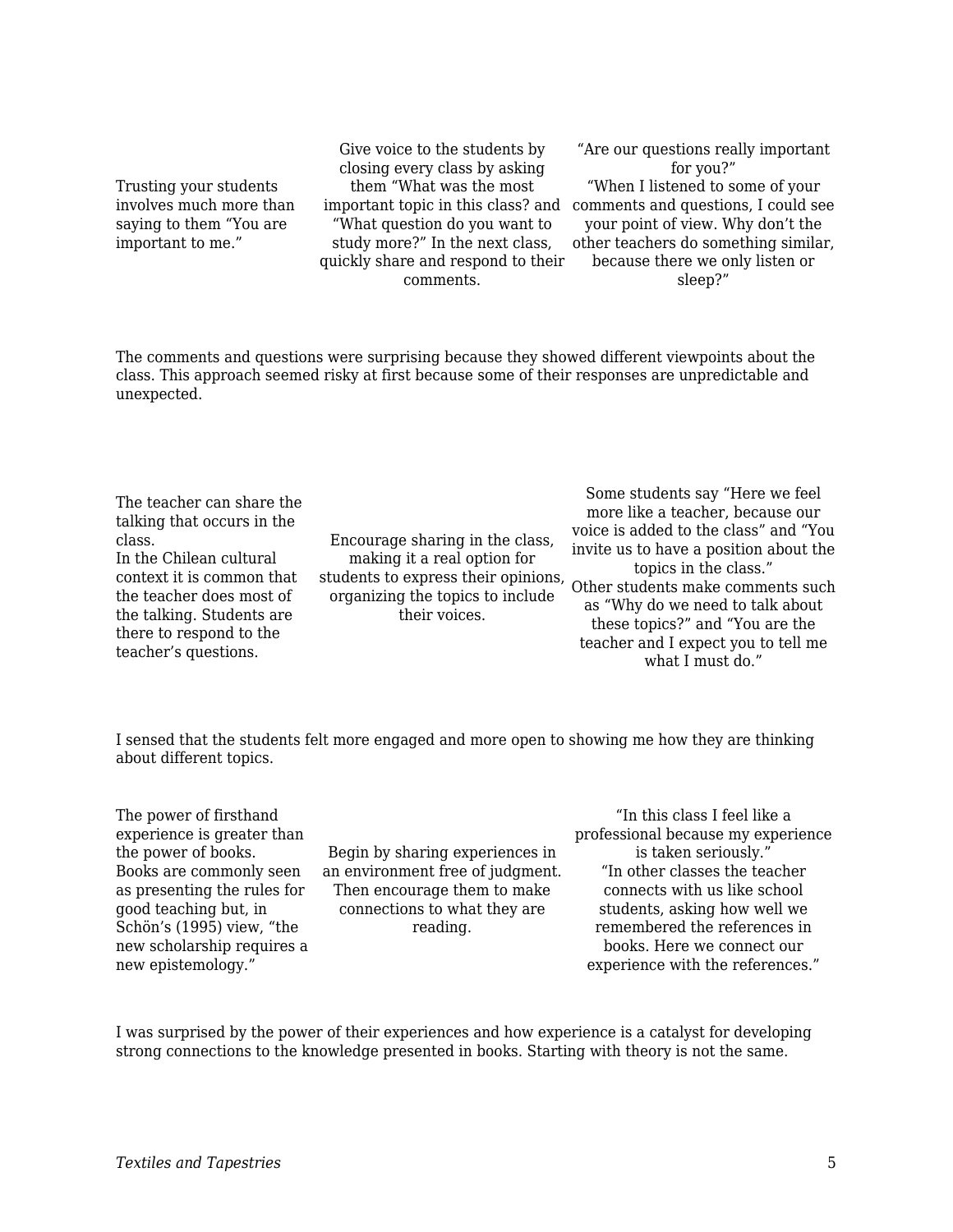Inviting students to form a circle for discussion can create space for significant professional development.

experiences to share those experiences as teachers would.

Invite students with recent school different way. "In a regular class the At first the students were silent; then they began to talk about the topics of the class in a new and teacher talks directly with the students, but here we talk between us, and sometimes the teacher is silent. I really learn when I listen to the experiences of others."

I began to reframe my ideas about what it means to be a teacher educator. The comments were positive and invited me to pay attention to how the teacher educator can listen or give voice to students, so that teaching becomes relational. It was stimulating to challenge traditional assumptions about teaching and professional practice.

As I observed Tom's classes by Skype or video recording and saw what might be possible in a teacher education classroom that is structured differently, I had to identify a way to begin. Realizing the extent to which those learning to teach can be trusted to pursue issues of teaching and learning became the overall theme. Gradually, I introduced more time for them to talk and me to listen, acknowledging that they too have important experiences and explicitly providing time for them to share practicum experiences.

Discussions with a critical friend helped me to understand that each student might respond differently to each new practice.

#### *Tom's New Practices*

After the first three years of collaboration, Tom decided it was time for a formal self-study of his teaching practices in one course and so obtained ethical clearance from the university committee on research ethics. On the first day of the eight-month course, he introduced three new practices: (1) he invited students to consent to be participants in his self-study research, (2) he invited students to replace the familiar terms *theory* and *practice* with *book knowledge* and *craft knowledge*, and (3) he introduced a practice of using the last 15 minutes of each class for discussion of the questions "What did we learn?" and "How did we learn it?" Each of the three proved unexpectedly productive, thanks to close attention and encouragement by Rodrigo. In hindsight, there is important coherence across these three new practices. The self-study of Tom's teaching enabled him to model the analysis of one's teaching, with particular focus on the continuing development of his own craft knowledge. The end-of-class discussions similarly focused on the analysis of teaching and learning for purposes of improvement.

Data analysis focused on patterns in our collaborative conversations and email exchanges leading to advice for others who might attempt comparable collaborative dialogues about changing practices. Table 2 describes Tom's new practices and examples of students' verbatim responses. Each of the four new practices is followed by a statement in italics to summarize his interpretation of the students' responses.

#### **Table 2**

*Tom's New Practices and the Results*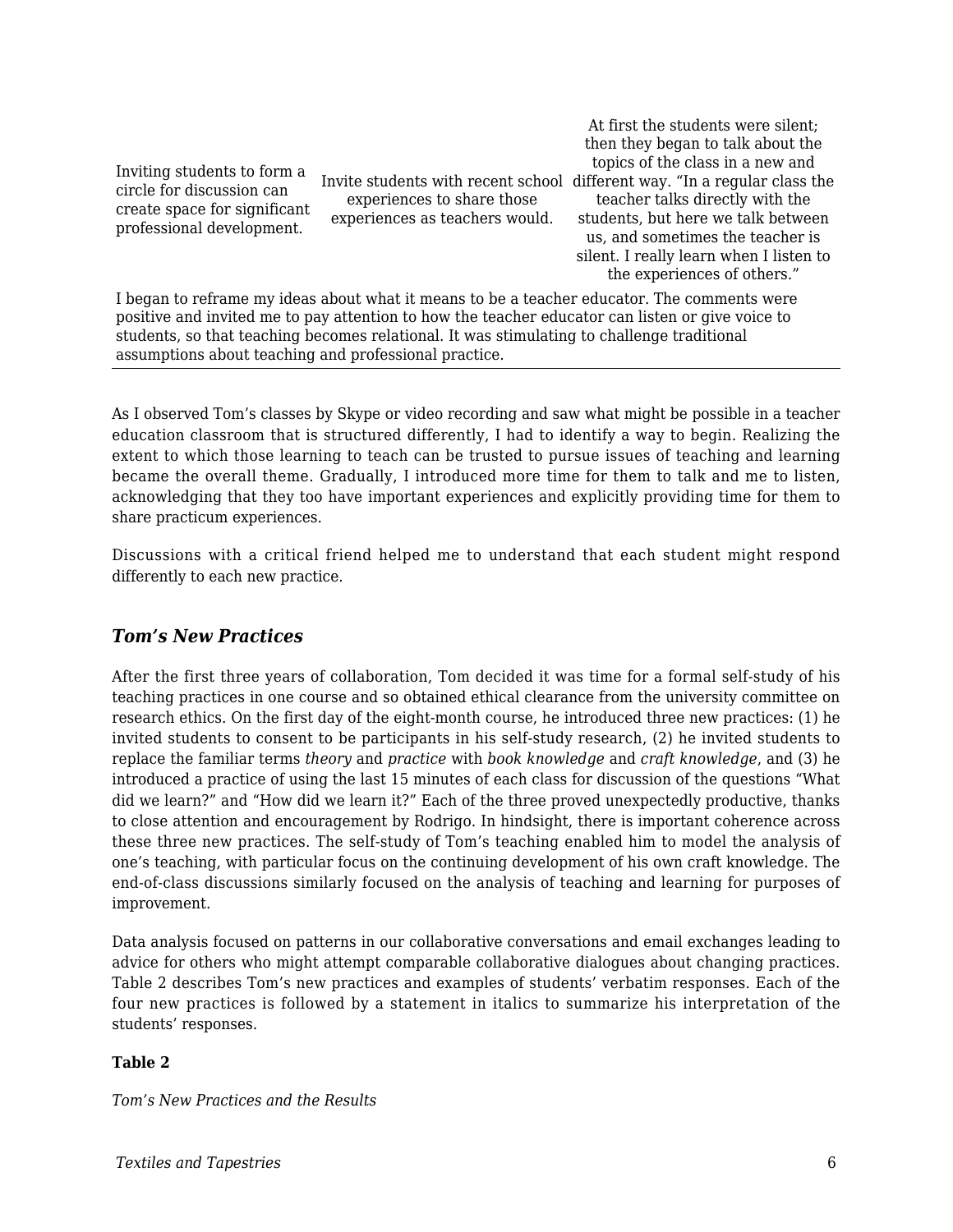| The Idea                                                                                                                                                                                                                                                                                                                                                                     | <b>The New Practice</b>                                                                                                                                   | <b>Sample Student Responses</b>                                                                                                                                                                                                                                                                                                                                                                                                                                                                                                                                                                             |  |
|------------------------------------------------------------------------------------------------------------------------------------------------------------------------------------------------------------------------------------------------------------------------------------------------------------------------------------------------------------------------------|-----------------------------------------------------------------------------------------------------------------------------------------------------------|-------------------------------------------------------------------------------------------------------------------------------------------------------------------------------------------------------------------------------------------------------------------------------------------------------------------------------------------------------------------------------------------------------------------------------------------------------------------------------------------------------------------------------------------------------------------------------------------------------------|--|
| A year-long self- study with a<br>critical friend should guide<br>analysis of new practices.                                                                                                                                                                                                                                                                                 | On the first day of classes, invite<br>students to be participants in their<br>teacher's self-study.                                                      | "My reaction was to be extremely impressed that he is studying his<br>teaching."<br>"He is one of the only profs in this program who practices<br>everything he preaches and as a result. I have deeply respected<br>both him and this course from day one."                                                                                                                                                                                                                                                                                                                                                |  |
| I was impressed that responses indicated a positive reaction to the idea; I was pleased that they linked it to the importance of their studying<br>their own teaching. The reference to the significance of modeling teaching practices in class seemed particularly important, as teacher<br>educators are so open to being criticized for not practicing what they preach. |                                                                                                                                                           |                                                                                                                                                                                                                                                                                                                                                                                                                                                                                                                                                                                                             |  |
| The terms used by Hagger and<br>McIntyre (2006) seem more<br>realistic than the familiar terms<br>of theory and practice.                                                                                                                                                                                                                                                    | On the first day of classes, ask students<br>to replace theory and practice with<br>book knowledge and craft knowledge in<br>our discussions of teaching. | "They both represent teachers' essential knowledge;<br>understanding both terms gave me some ideas on what I should<br>aim to learn and how I can learn them."<br>"Understanding Craft Knowledge helped me to transform everyday<br>experience during the practicum into intuitive and reflective<br>learning and thus bring positive changes and stronger results in<br>my performance."                                                                                                                                                                                                                   |  |
| The initial impact seemed positive, as the term craft knowledge seemed intuitively related to practice and required little explanation. Those<br>who chose to write about the use of these two terms at the midpoint of the course spoke positively about them. Written work submitted<br>through the course often used both terms spontaneously.                            |                                                                                                                                                           |                                                                                                                                                                                                                                                                                                                                                                                                                                                                                                                                                                                                             |  |
| Discussion of teaching and<br>learning at the end of the class<br>could provide experience of new<br>ways to explore what students<br>are learning.                                                                                                                                                                                                                          | Beginning in the first class, introduce<br>the practice of a significant period of<br>discussion at the end of every class.                               | "The end-of-class discussions (and accompanying exit cards) have<br>been excellent for consolidating my teaching experiences and take-<br>aways from class."<br>"They have allowed me to capture essential Book Knowledge<br>during a discussion or lesson and reflect on Craft Knowledge from<br>my practicum."<br>"The discussions have helped me to recognize different<br>perspectives on learning and thus moved me to deeper levels of<br>reflective practice. The discussions allow me and others a sense of<br>ownership in the class and learning. With that, I feel more engaged<br>in learning." |  |
| Students' comments were refreshingly positive; I can now recommend this practice to all teacher educators. Halfway through the course, the<br>students asked if they could generate a list of their own topics for future discussion. Some of the 15-minute discussions continued for an hour<br>or more after the official end of class                                     |                                                                                                                                                           |                                                                                                                                                                                                                                                                                                                                                                                                                                                                                                                                                                                                             |  |

The inspirations for these three new practices developed over time. The first was inspired in a moment at the 2018 castle conference, the second was inspired by a book,

and the third emerged from a desire to know more about what students were taking from my course and their program. Our discussions after Rodrigo's observations of many classes encouraged me to keep pushing myself; they also helped me to see that there is more coherence across the three new practices than I sensed at the outset. Each contributes in some way to a goal of walking my talk, practicing what I preach, and both modeling and analyzing new practices for those learning to teach, all with a focus on greater understanding of the process of learning from experience.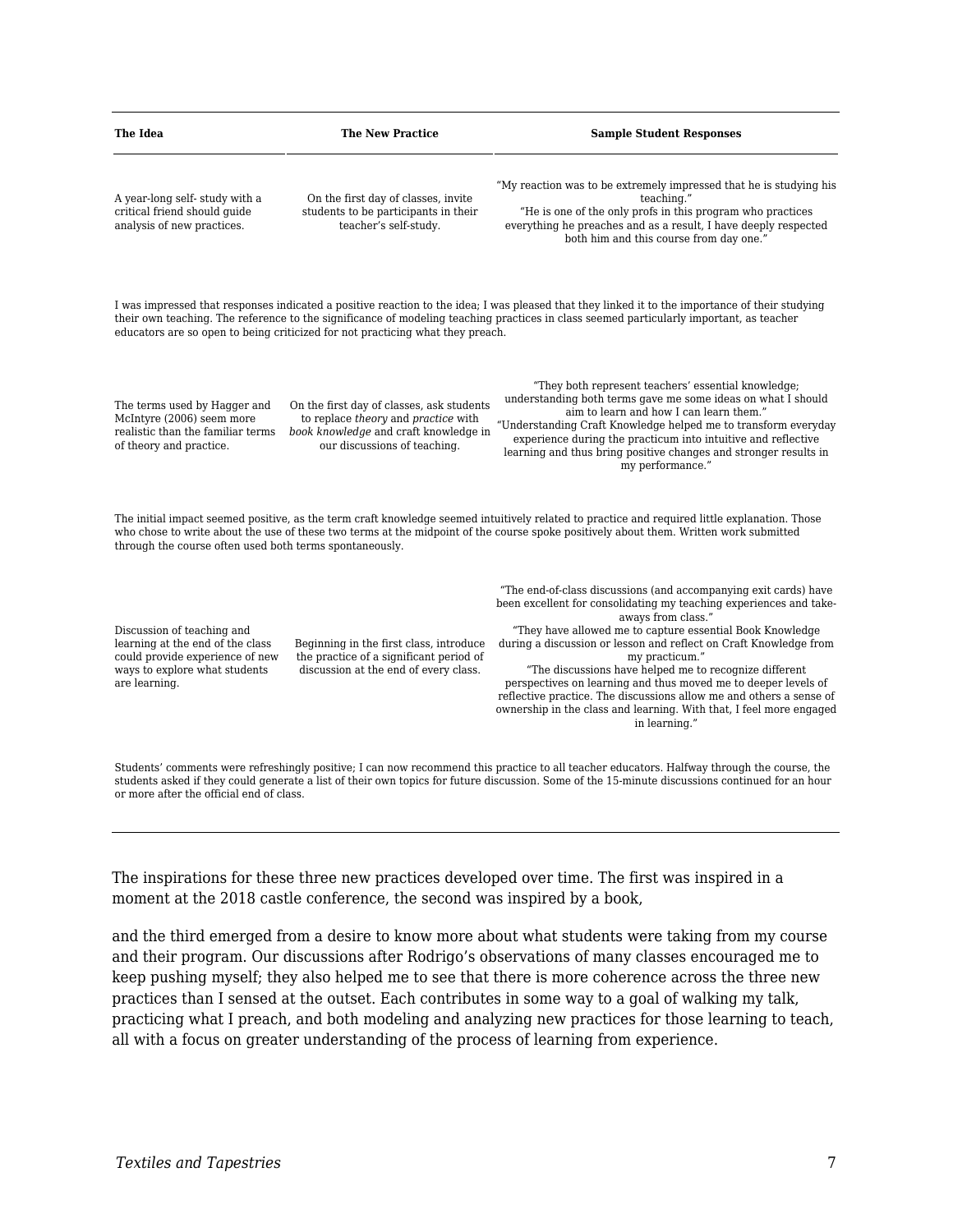#### *Re-Thinking Assumptions about how Students Learn to Teach*

Here we return to the words in our title: Telling is not Teaching, Listening is not Learning. In schools and universities everywhere, lecturing by teachers and listening by students are common. Because teachers' telling is common, it is only too easy for a teacher to assume that students learn when they hear the spoken words of their teacher. Teacher educators face the same challenges: Book knowledge does not easily become craft knowledge, as every teacher candidate quickly realizes in every practicum experience. Myers (2000) described a familiar teacher education approach as one of telling, showing, and guided practice:

Because of my knowledge of my own institution's programs, the programs of professional colleagues at other institutions, and the many programs that I learn about through my national standards work, I believe firmly that the telling, showing, guidedpractice approach to teacher education is dominant and well entrenched. (p. 197)

Twenty years later, the underlying assumptions that programs make about learning to teach seem to persist. The reasons are many, and Myers offered a set of 10 questions and answers to describe his own analysis.

Willingham (2009, p. 3), a cognitive scientist, states the first of nine cognitive principles for teachers in these words: "People are naturally curious, but we are not naturally good thinkers; unless the cognitive conditions are right, we will avoid thinking." He elaborated in the following words:

People do not spontaneously examine assumptions that underlie their thinking, try to consider all sides of an issue, question what they know, etc. These things must be modeled for students, and students must be given opportunities to practice— preferably in the context of normal classroom activity. (Willingham, 2007, p. 18)

Two goals for this shared self-study were the identification and examination of our own personal assumptions about learning to teach and the testing of new practices that would shed light on the value of modified assumptions.

Our four years of collaborative critical friendship have seen gradual but significant changes in our thinking and in our actions in classes with teacher candidates. For us, reflection-in-action (Schön, 1983) is a slow but essential process. Change involves not only reframing but also "repracticing"*—*r*isking new practices informed by new perspectives*. Just as our students arrive with complex assumptions about teaching and learning inspired by an apprenticeship of observation (Lortie, 1975), so we have had to consider how our own apprenticeships of observation and the cultures of teacher education in which we are immersed have shaped and constrained our assumptions and our actions. Lortie's words apply to us as teacher educators as well as to our students who are learning to teach:

It is improbable that many students learn to see teaching in an ends-means frame or that they normally take an analytic stance toward it What students learn about teaching is intuitive and imitative rather than explicit and analytical; it is based on individual personalities rather than pedagogical principles. (p. 62)

Our collaborative scrutiny of each other's practices has moved us away from faith in the words that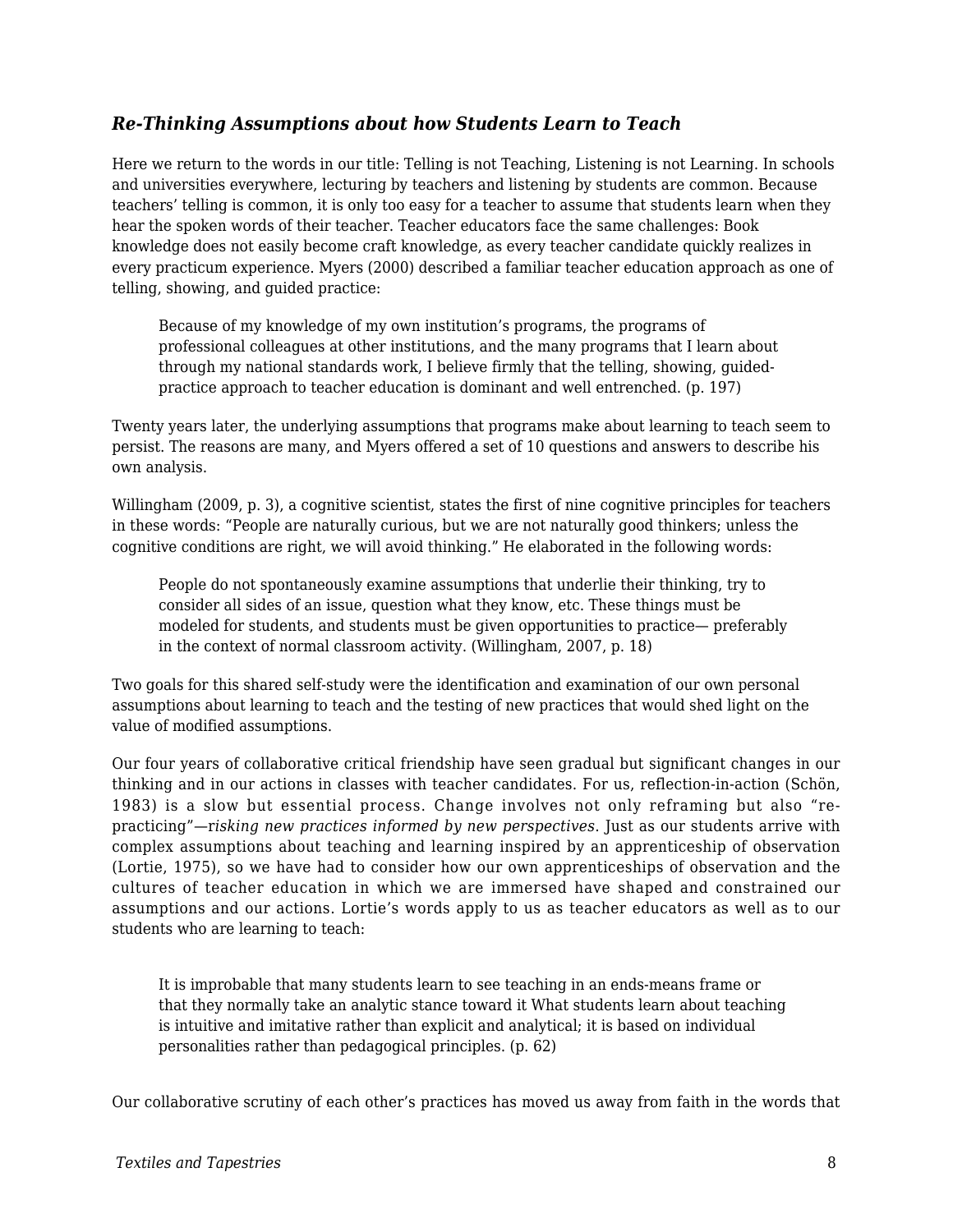we speak and to which our students listen. We have moved in the direction of more listening to students, with particular attention to their in-program experiences of teacher educators' teaching and their professional learning in our classes and others. We have also given more attention to the many issues associated with learning from experience. We have come to understand that it is more productive to model and analyze teaching in a means-end frame in our classes than to tell, show, and provide guided practice.

## **Trustworthiness**

With each in the role of critical friend to the other, providing guidance in the interpretation of each other's practices and development of new practices, we have contributed to the trustworthiness of the study.

If our overall assessment of a study's trustworthiness is high enough for us to act on it, we are granting the findings a sufficient degree of validity to invest our own time and energy, and to put at risk our reputations as competent investigators. (Mishler, 1990, p. 419)

Shenton (2004) has argued that trustworthiness should be addressed in terms of credibility, transferability, dependability and confirmability. This self-study's credibility has been enhanced by using several different data sources and by each providing the perspective of a critical friend for the other.

### **Outcomes**

### *Critical Friendship*

Much has been written about critical friendship and many have experienced it. Critiquing practices and then identifying and enacting new practices has not always been easy, but we are committed to the concept of mutual critical friendship, freely sharing not only our in-class experiences but also our interpretations of them in the cause of greater value to those who are learning to teach. Potential misunderstandings were avoided through a larger commitment to the processes whereby two teacher educators jointly analyzed their learning from experience. Each helped the other with analysis and justification of the changes in practice, so that *reframing inspired repracticing*. Most changes had supportive literature and were judged as productive by those we were teaching. Our support for each other has been essential as well as productive, teaching us more about the value of self-study methodology and its potential impact on the improvement of teacher education practices. We have also come to see our new practices as celebrations of a reciprocal critical friendship.

#### *Assumptions about Teacher Education Practices*

Our shared discussions and analysis of teacher education practices have transformed the assumptions we bring to our teaching. Like many other teachers and teacher educators, we began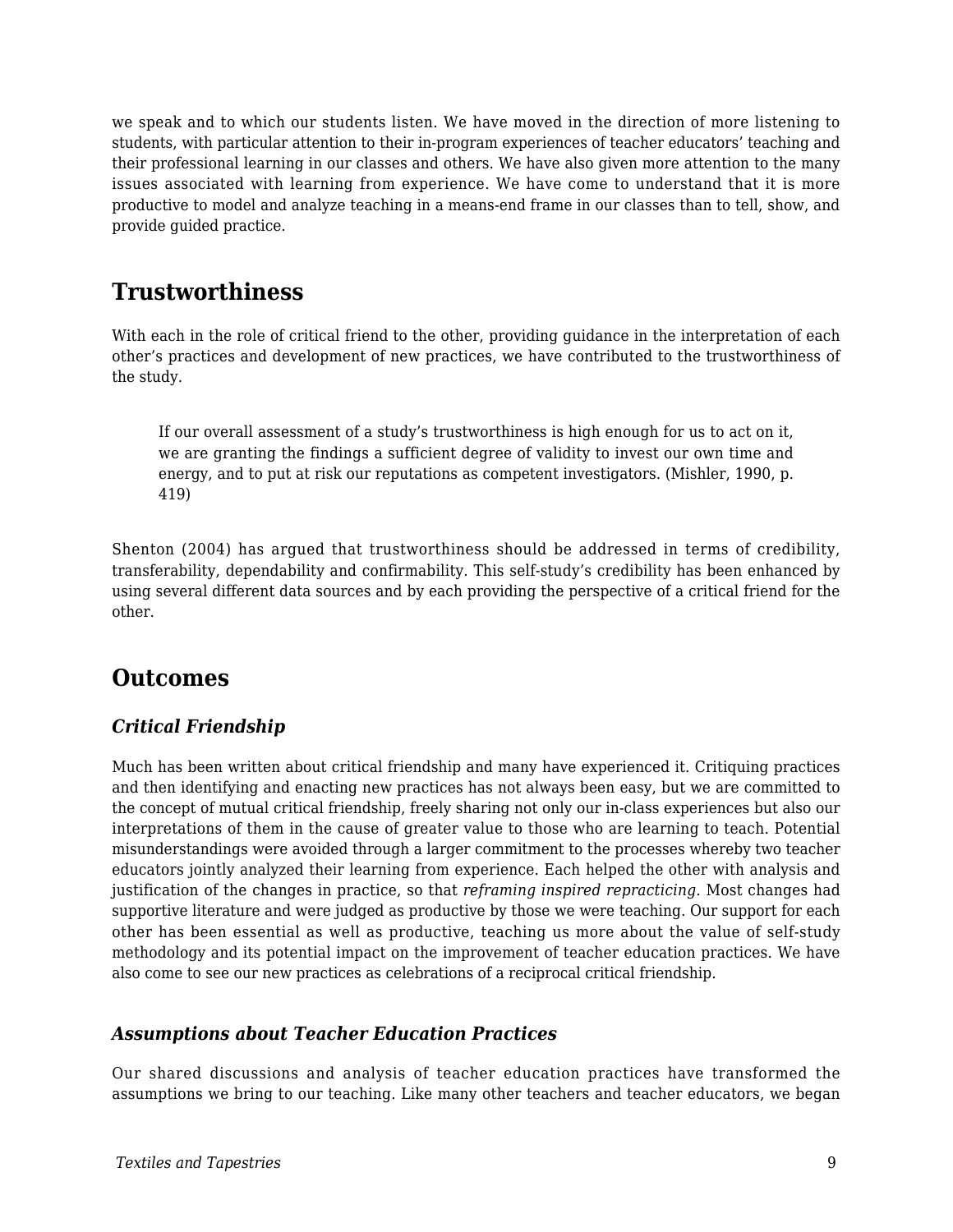our work as teacher educators by assuming that students learn when the teacher talks and the students listen. By focusing on the issue of learning from experience, we now see that teacher candidates are looking for more than words and that they can be trusted to participate in the development of their professional craft knowledge. What they learn from experience in our classes occurs in new territory with new criteria (Schön, 1995). The positive responses from most of our students are encouraging. Our showing them that we are changing practices models how they can do the same. Reframing leads directly to re-practicing, with its risks and rewards.

### **References**

Argyris, C., & Schön, D. A. (1975). *Theory in practice: Increasing professional effectiveness.* Jossey-Bass.

Bryan, L. A., & Abell, S. K. (1999). Development of professional knowledge in learning to teach elementary science. *Journal of Research in Science Teaching, 36*(2), 121- 139.

Guilfoyle, K., Hamilton, M. L., Pinnegar, S., & Placier, P. (2004). The epistemological dimensions and dynamics of professional dialogue in self-study. In J. J. Loughran,

M. L. Hamilton, V. K. LaBoskey, & T. Russell (Eds.), *International handbook of self-study of teaching and teacher education practices* (pp. 1109-1167). Kluwer.

Hagger, H., & McIntyre, D. (2006). *Learning teaching from teachers: Realising the potential of school-based teacher education.* Open University Press.

Leinhardt, G., Young, C. M., & Merriman, J. (1995). Integrating professional knowledge: The theory of practice and the practice of theory. *Learning and Instruction, 5*(4), 401-408.

Lortie, D. A. (1975). *Schoolteacher: A sociological study.* University of Chicago Press.

Mishler, E. G. (1990). Validation in inquiry-guided research: The role of exemplars in narrative studies. *Harvard Educational Review, 60*(4), 415-442.

Myers, C. B. (2000, July). Can self-study challenge the myth that telling, showing, and guided-practice constitute adequate teacher education? In J. Loughran &

T. Russell (Eds.), *Exploring myths and legends of teacher education* [Proceedings of the Third International Conference on Self-Study of Teacher Education Practices, pp. 195-199]. Queen's University at Kingston.

Sarason, S. B. (1971). *The culture of the school and the problem of change.* Allyn & Bacon.

Schön, D. A. (1971). *Beyond the stable state.* Random House.

Schön, D. A. (1983). *The reflective practitioner: How professionals think in action.* Basic Books.

Schön, D. A. (1995). Knowing-in-action: The new scholarship requires a new epistemology. *Change, 27*(6), 26–34.